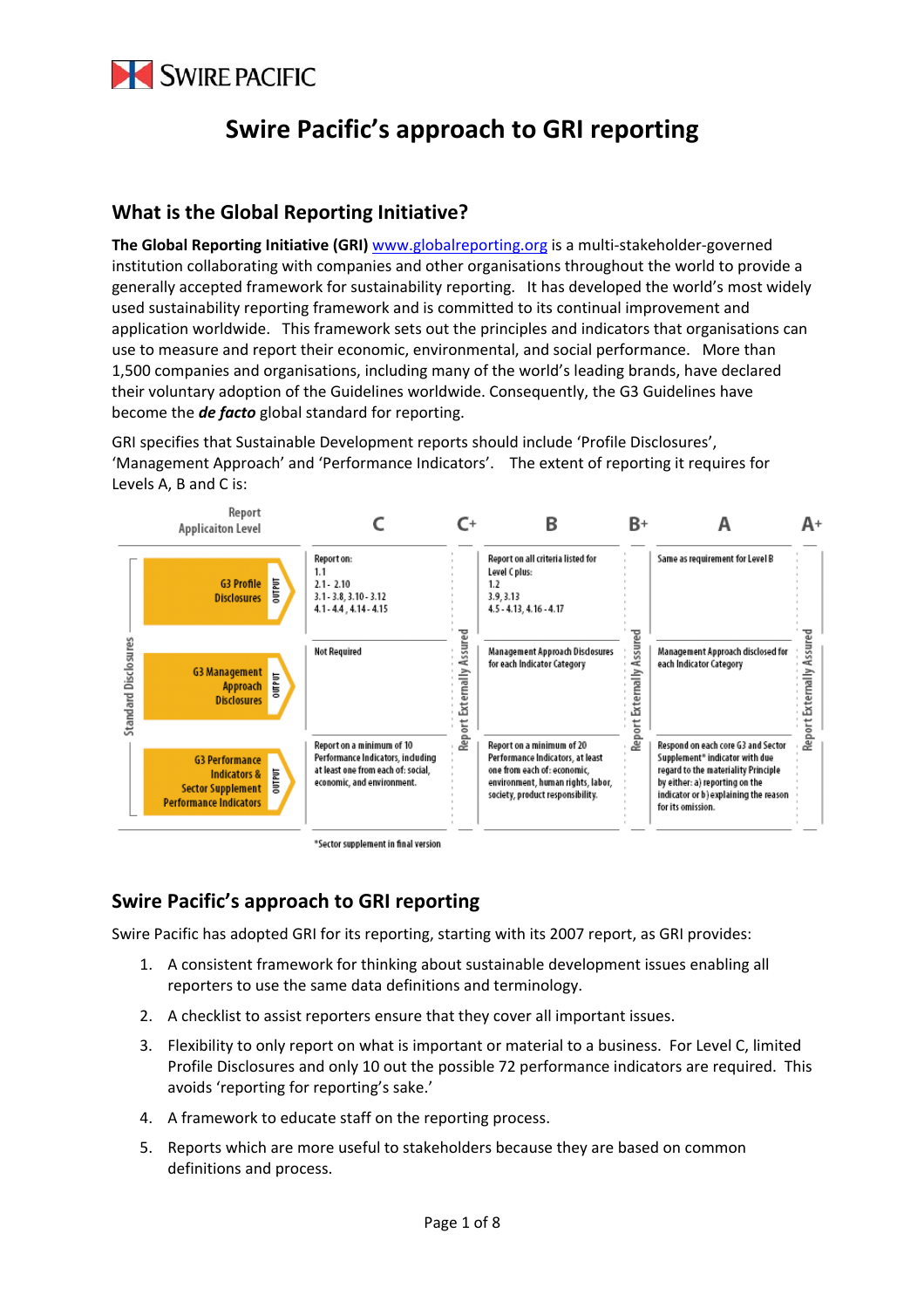

Swire Pacific has diverse interests in five operating divisions: Property; Aviation; Beverages; Marine Services, and Trading & Industrial. Given this diversity, its approach to GRI reporting is:

1. Group Profile and Management Approach

2007 report: meet the Level C+ and add profile items 4.17

2008 and later reports: plan to cover all items that are material to the Group as a whole.

- 2. Performance Indicators
	- Given Swire Pacific's diverse interests, few Performance Indicators are relevant to all of its operations. Reporting Performance Indicators which are only relevant to some operations would lead to the other operations having to provide non‐useful information. We wish to avoid this sort of 'reporting for reporting's sake' so we are focusing on the 10 Performance Indicators which are most relevant to our Group as a whole. Appendix 2 provides details of how we use these indicators.
	- In addition to the 10 Performance Indicators that we report on for the Group as a whole, we provide information in Appendix 1 on:
		- 1. Performance Indicators that are either partially covered by the Group, or by some companies in their individual reports but not by the whole Group.
		- 2. Performance Indicators that are satisfied by virtue of not being relevant to our Group.

The extent of this reporting will be expanded where justified in 2008.

### **Conclusions**

We are pleased to have started reporting under the GRI framework. As this is our first Sustainable Development Report, best efforts have been undertaken to gather information and data as comprehensively and accurately as possible. However, we recognize that some of our data could benefit from more systematic data collection techniques. The Group and its companies will enhance the scope and robustness of its information and data collected for disclosure in future reports.

We note that GRI is continuing to develop its reporting framework and look forward to developing our reporting within this framework as an important element of meeting the objectives of our Sustainable Development Policy.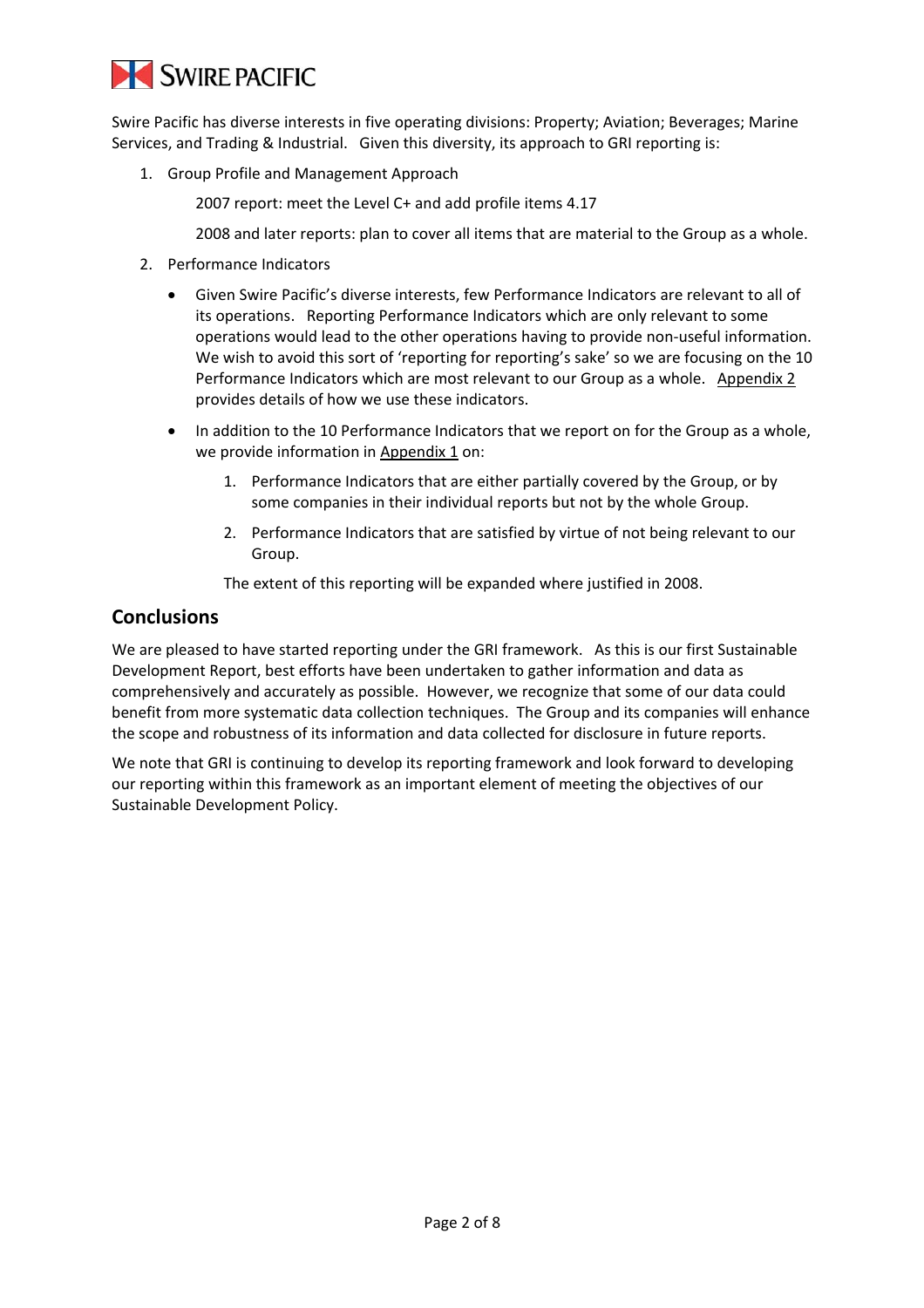

# **Extent of Swire Pacific's reporting under GRI**

The table of contents of Swire Pacific's 2007 Sustainable Development report shows its coverage of GRI Profile Disclosures and Performance Indicators. In this document, the index has been expanded to provide additional detail on where specific information can be located in the Swire Pacific report and reports prepared by Group companies.

| Report            | <b>Contents</b>                                                       | <b>GRI Profile Disclosures and</b> | <b>Page Number</b> |
|-------------------|-----------------------------------------------------------------------|------------------------------------|--------------------|
| <b>Section</b>    |                                                                       | <b>Performance Indicators</b>      |                    |
| $\mathbf{1}$      | Readers guide to Swire Pacific and                                    | 2.1, 2.3, 2.4, 2.6, 2.8, 2.9, 3.1  | $\overline{2}$     |
|                   | this report                                                           | $-3.8, 3.10 - 3.12$                |                    |
|                   |                                                                       | 2.10                               | 2, 15, 22          |
| $\overline{2}$    | Chairman's message                                                    | 1.1, and 1.2 (partial)             | 3                  |
| 3                 | Governance and stakeholder<br>engagement                              | 4.1 - 4.4, 4.14, 4.15 and 4.17     | $\overline{4}$     |
| 4                 | Economic performance                                                  | EC1                                | 6, 7               |
| 5                 | Environmental performance                                             | 4.12                               | 8, 11              |
|                   |                                                                       | 4.13                               | 11                 |
|                   |                                                                       | EN <sub>3</sub>                    | 10,33              |
|                   |                                                                       | EN4                                | 9, 13              |
|                   |                                                                       | EN8                                | 13, 34             |
|                   |                                                                       | <b>EN10</b>                        | 14, 34             |
|                   |                                                                       | <b>EN16</b>                        | 9,35               |
|                   |                                                                       | <b>EN19</b>                        | 12                 |
|                   |                                                                       | <b>EN21</b>                        | 14, 34             |
| 6                 | Health and safety                                                     | LA7                                | 16, 37             |
| 7                 | Being an employer of choice                                           | LA1                                | 19, 36             |
|                   |                                                                       | 2.8                                | 7, 19              |
| 8                 | <b>Business partners</b>                                              |                                    | 22, 23             |
| 9                 | Swire and the community                                               | 2.10                               | 24                 |
| 10                | Assurance statement                                                   | 3.13                               | 32                 |
| <b>Appendices</b> | 1) Summary of statistics                                              |                                    | 33                 |
|                   | 2) Companies included in the report<br>and links to their own reports | 2.2, 2.3, 2.5, 2.6, 2.7, 2.8       | 38, 39             |
|                   | 3) Glossary and explanation of GRI<br>performance indicators used     | 3.9 (partial)                      | 40                 |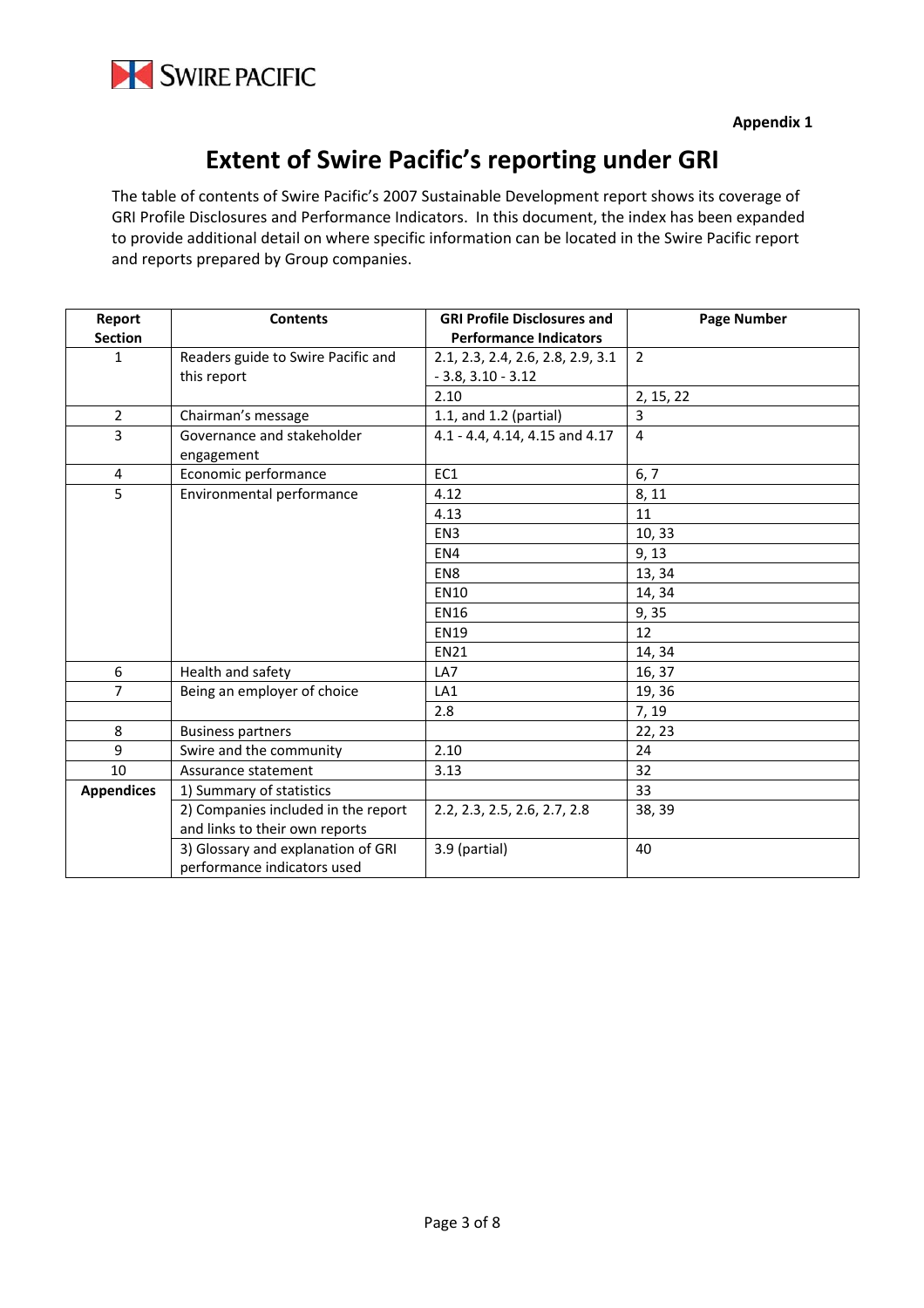# SWIRE PACIFIC

In addition to the Profile Disclosures shown in the report index, the Corporate Governance section on pages 53 to 65 of Swire Pacific's Annual Report partially covers Profile Disclosures 4.5 to 4.13.

The following Performance Indicators are partially covered in the Swire Pacific Sustainable Development Report and/or in the reports issued by its major operating companies:

| <b>Performance Indicator</b> |                                                                                                        | <b>Swire Pacific comment</b>                                                                       |  |
|------------------------------|--------------------------------------------------------------------------------------------------------|----------------------------------------------------------------------------------------------------|--|
|                              | <b>Materials</b>                                                                                       |                                                                                                    |  |
| EN1                          | Materials used by weight or volume.                                                                    | Refer to reports prepared by Group companies                                                       |  |
|                              | <b>Energy</b>                                                                                          |                                                                                                    |  |
| EN <sub>5</sub>              | Energy saved due to conservation and efficiency                                                        | Refer to reports prepared by Swire Pacific and                                                     |  |
|                              | improvements.                                                                                          | Group companies                                                                                    |  |
| EN <sub>6</sub>              | Initiatives to provide energy-efficient or renewable                                                   | Refer reports prepared by Swire Pacific and Group                                                  |  |
|                              | energy-based products and services, and reductions                                                     | companies, and HAECO in particular.                                                                |  |
|                              | in energy requirements as a result of these                                                            |                                                                                                    |  |
|                              | initiatives.                                                                                           |                                                                                                    |  |
| EN7                          | Initiatives to reduce indirect energy consumption                                                      | Refer to reports prepared by Swire Pacific, Swire                                                  |  |
|                              | and reductions achieved.                                                                               | Properties and Swire Beverages                                                                     |  |
| <b>EN13</b>                  | <b>Biodiversity</b>                                                                                    |                                                                                                    |  |
|                              | Habitats protected or restored.                                                                        | Swire SITA's landfill operations and restoration work<br>manage impacts on and restores, habitats. |  |
| <b>EN14</b>                  | Strategies, current actions, and future plans for                                                      | Swire SITA's actions are noted against EN13. Refer                                                 |  |
|                              | managing impacts on biodiversity.                                                                      | to reports prepared by Swire Pacific and Group                                                     |  |
|                              |                                                                                                        | companies for information on conservation                                                          |  |
|                              |                                                                                                        | activities.                                                                                        |  |
|                              | <b>Emissions, Effluent, and Waste</b>                                                                  |                                                                                                    |  |
| <b>EN18</b>                  | Initiatives to reduce greenhouse gas emissions and                                                     | Refer to reports prepared by Swire Pacific and                                                     |  |
|                              | reductions achieved.                                                                                   | Group companies                                                                                    |  |
| <b>EN20</b>                  | NOx, SOx, and other significant air emissions by                                                       | Refer to reports prepared by Group companies                                                       |  |
| <b>EN22</b>                  | type and weight.                                                                                       |                                                                                                    |  |
|                              | Total weight of waste by type and disposal method.                                                     | Refer to reports prepared by Group companies                                                       |  |
|                              | <b>Products and Services</b>                                                                           |                                                                                                    |  |
| <b>EN26</b>                  | Initiatives to mitigate environmental impacts of                                                       | Refer to reports prepared by Swire Pacific and                                                     |  |
|                              | products and services, and extent of impact                                                            | Group companies                                                                                    |  |
|                              | mitigation                                                                                             |                                                                                                    |  |
| <b>EN28</b>                  | Monetary value of significant fines and total                                                          | Refer to reports prepared by Swire Pacific, and                                                    |  |
|                              | number of non-monetary sanctions for non-<br>compliance with environmental laws and                    | Cathay Pacific regarding non-compliances and fines<br>resulting from breaches of noise standards.  |  |
|                              | regulations.                                                                                           |                                                                                                    |  |
| <b>EN30</b>                  | Total environmental protection expenditures and                                                        | Refer to reports prepared by Group companies, and                                                  |  |
|                              | investments by type.                                                                                   | TAECO in particular.                                                                               |  |
|                              |                                                                                                        |                                                                                                    |  |
|                              |                                                                                                        |                                                                                                    |  |
|                              |                                                                                                        |                                                                                                    |  |
|                              | <b>Occupational Health and Safety</b>                                                                  | Refer to reports prepared by Group companies.                                                      |  |
| LA8                          | Education, training, counseling, prevention, and<br>risk-control programs in place to assist workforce |                                                                                                    |  |
|                              | members, their families, or community members                                                          |                                                                                                    |  |
|                              | regarding serious diseases.                                                                            |                                                                                                    |  |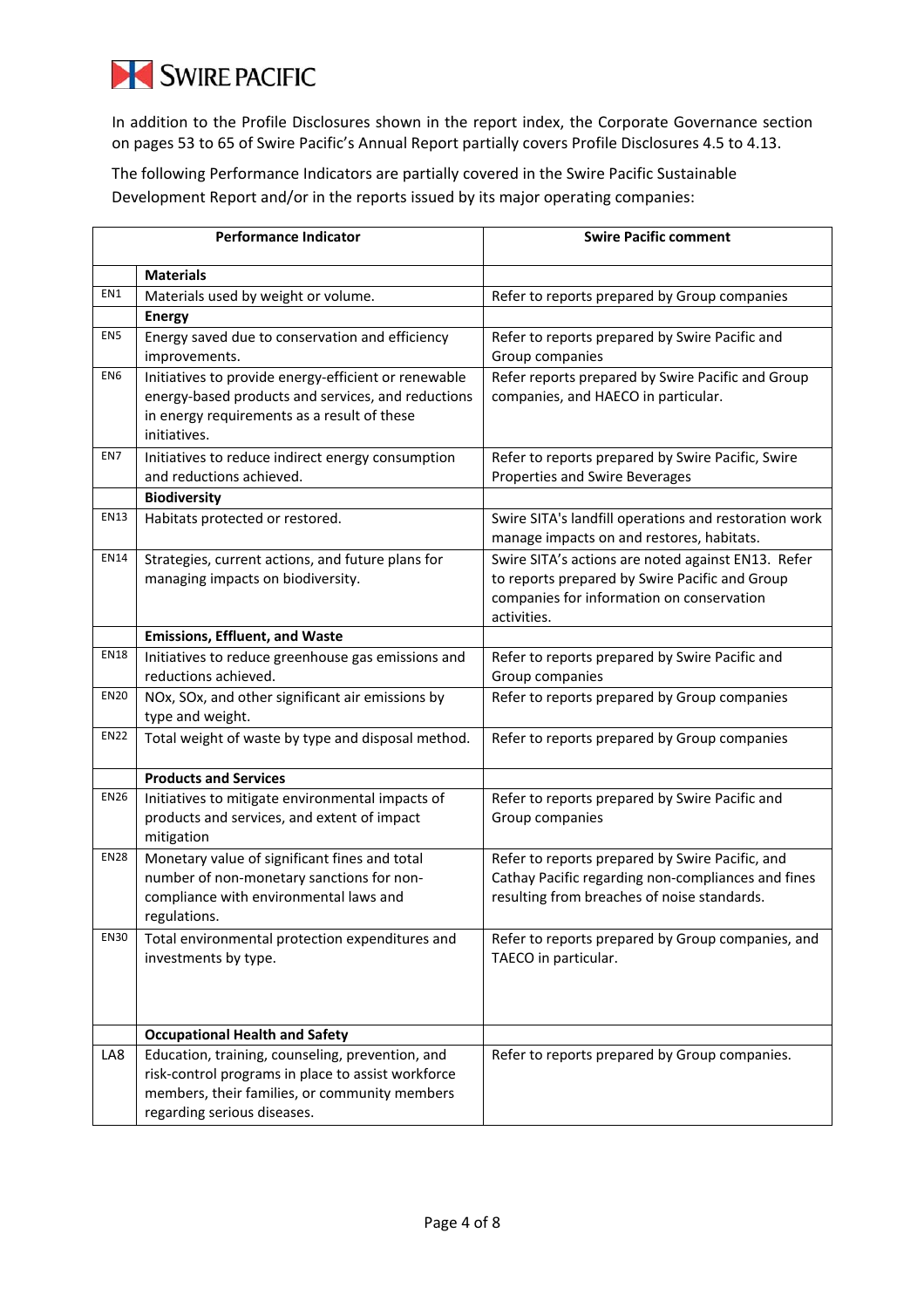

# **Policies for Performance Indicators in Swire Pacific's 2007 Sustainable Development Report**

Performance Indicators reported in Swire Pacific 2007 Sustainable Development Report:

| Environmental   |                                                                                                |  |  |  |
|-----------------|------------------------------------------------------------------------------------------------|--|--|--|
|                 | <b>Energy</b>                                                                                  |  |  |  |
| EN <sub>3</sub> | Direct energy consumption by primary energy source.                                            |  |  |  |
| EN4             | Indirect energy consumption by primary source.                                                 |  |  |  |
|                 | Water                                                                                          |  |  |  |
| EN <sub>8</sub> | Total water withdrawal by source.                                                              |  |  |  |
| <b>EN10</b>     | Percentage and total volume of water recycled and reused.                                      |  |  |  |
| <b>EN21</b>     | Total water discharge by quality and destination.                                              |  |  |  |
|                 | <b>Emissions, Effluent, and Waste</b>                                                          |  |  |  |
| ENI6            | Total direct and indirect greenhouse gas emissions by weight.                                  |  |  |  |
| <b>EN19</b>     | Emissions of ozone-depleting substances by weight.                                             |  |  |  |
|                 | <b>Labour Practices and Decent Work</b>                                                        |  |  |  |
|                 | <b>Employment</b>                                                                              |  |  |  |
| LA <sub>1</sub> | Total workforce by employment type, employment contract, and region.                           |  |  |  |
|                 | <b>Occupational Health and Safety</b>                                                          |  |  |  |
| LA7             | Rates of injury, occupational diseases, lost days, and absenteeism, and number of work related |  |  |  |
|                 | fatalities by region.                                                                          |  |  |  |

#### *EN3 – Direct energy consumption by primary energy source*

Definition: Energy sources used by companies own consumption. E.g. coal, natural gas, diesel, LPG, LNG and petrol.

Calculation: The units for recording energy consumption and converting it to Gigajoules are shown below. The conversion factors are taken from the 2007 Guidelines to DEFRA's GHG conversion factors for company reporting<sup>1</sup>, except for Towngas (i.e. natural gas) which was calculated from Hong Kong and China Gas Company Limited's website<sup>2</sup>, and Aviation Turbine Fuel, which was provided by Cathay Pacific.

|                              |              | CO <sub>2</sub> e kg |
|------------------------------|--------------|----------------------|
| <b>Emissions from fuel</b>   | <b>Units</b> | per unit             |
| Diesel (inc Marine)          | litres       | 2.6300               |
| <b>Gas Oil</b>               | litres       | 2.6740               |
| <b>LPG</b>                   | litres       | 1.4980               |
| <b>Petrol</b>                | litres       | 2.3150               |
| Towngas                      | MJ           | 0.0581               |
| <b>Aviation Turbine Fuel</b> | tonnes       | 3,154                |
| Coal                         | tonnes       | 2,457                |
| Fuel Oil                     | tonnes       | 3,223                |
| Lubricants                   | tonnes       | 3,171                |

#### *EN4 – Indirect energy consumption by primary energy source*

<sup>1</sup> http://www.defra.gov.uk/environment/business/envrp/pdf/conversion‐factors.pdf

<sup>2</sup> http://www.hkcg.com/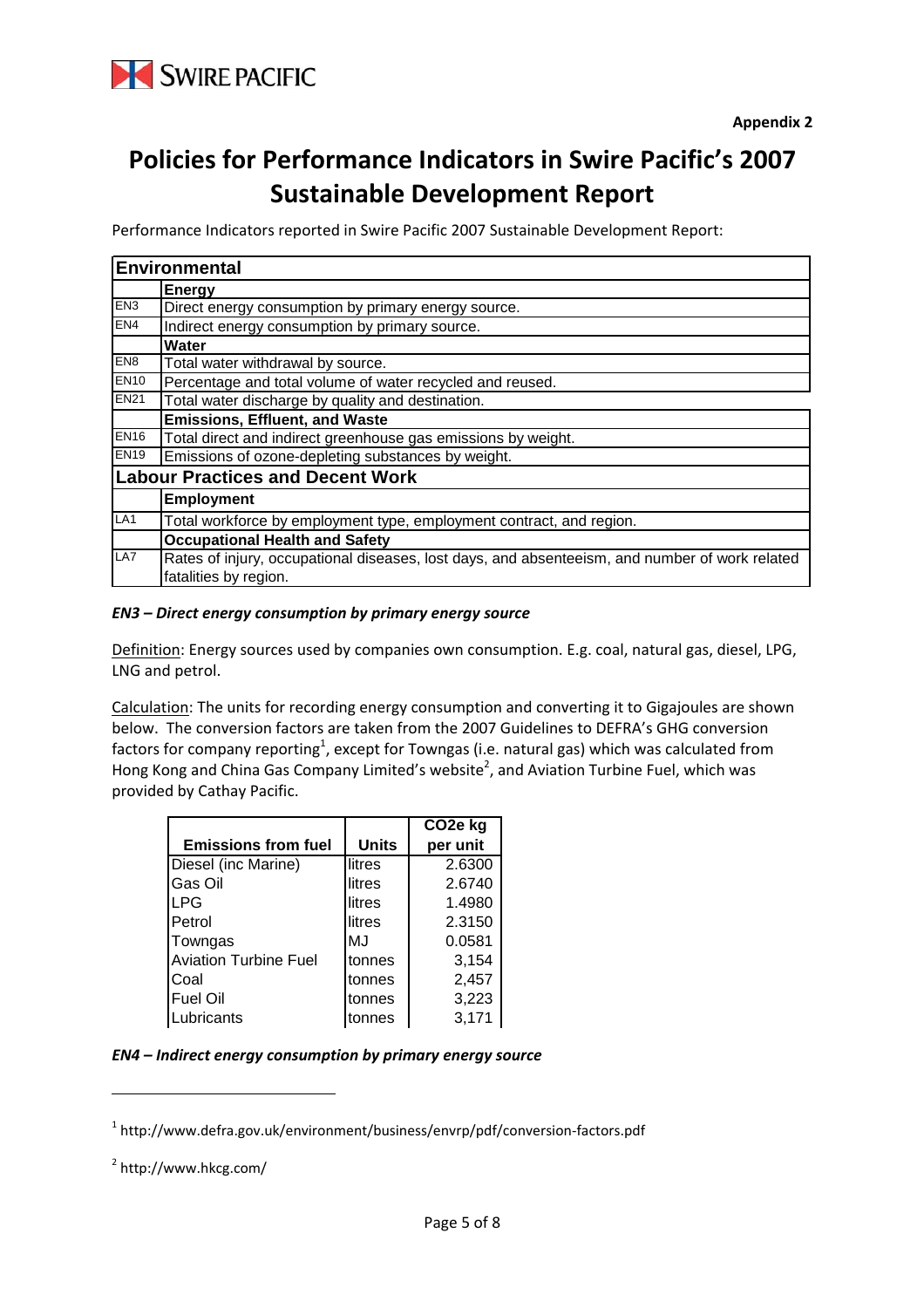

Definition: Energy used by other organizations (e.g. power companies) to produce intermediate energy (e.g. electricity or steam) used by the reporting organization.

> As an example, given that 1,000 kWh = 3.6 GJ, if Company A uses 1,000 kWh and Power Company X has a fuel mix of 50% power from coal and 50% power from nuclear, then Company A's indirect energy consumption is 1.8 GJ from coal and 1.8 GJ from nuclear.

Calculation: Report the quantity of intermediate energy (e.g. electricity) purchased from other organizations and convert to Gigajoules.

#### *EN8 – Total water withdrawal by source*

Definition: Water used for any purpose. To be reported in cubic meters for four types of water sources:

- 1. Surface water (wetlands, lakes, rivers)
- 2. Ground water
- 3. Rain water
- 4. Municipal water supply

NB: The Group uses sea water for cooling and toilet flushing but does not report it as it is not a scarce resource.

Calculation: Each company reports per the four categories above except if any of the sources is *less than 2%* of total use, in which case it may reported as part of the most common source.

#### *EN10 – Percentage and total volume of water recycled / reused*

Definition: EN10 refers to water recycled/reused in the same process, in a different process, and at another of the reporting organization's facilities.

Calculation: Report two categories of water reused:

- 1. Water treated prior to reuse
- 2. Water not treated prior to reuse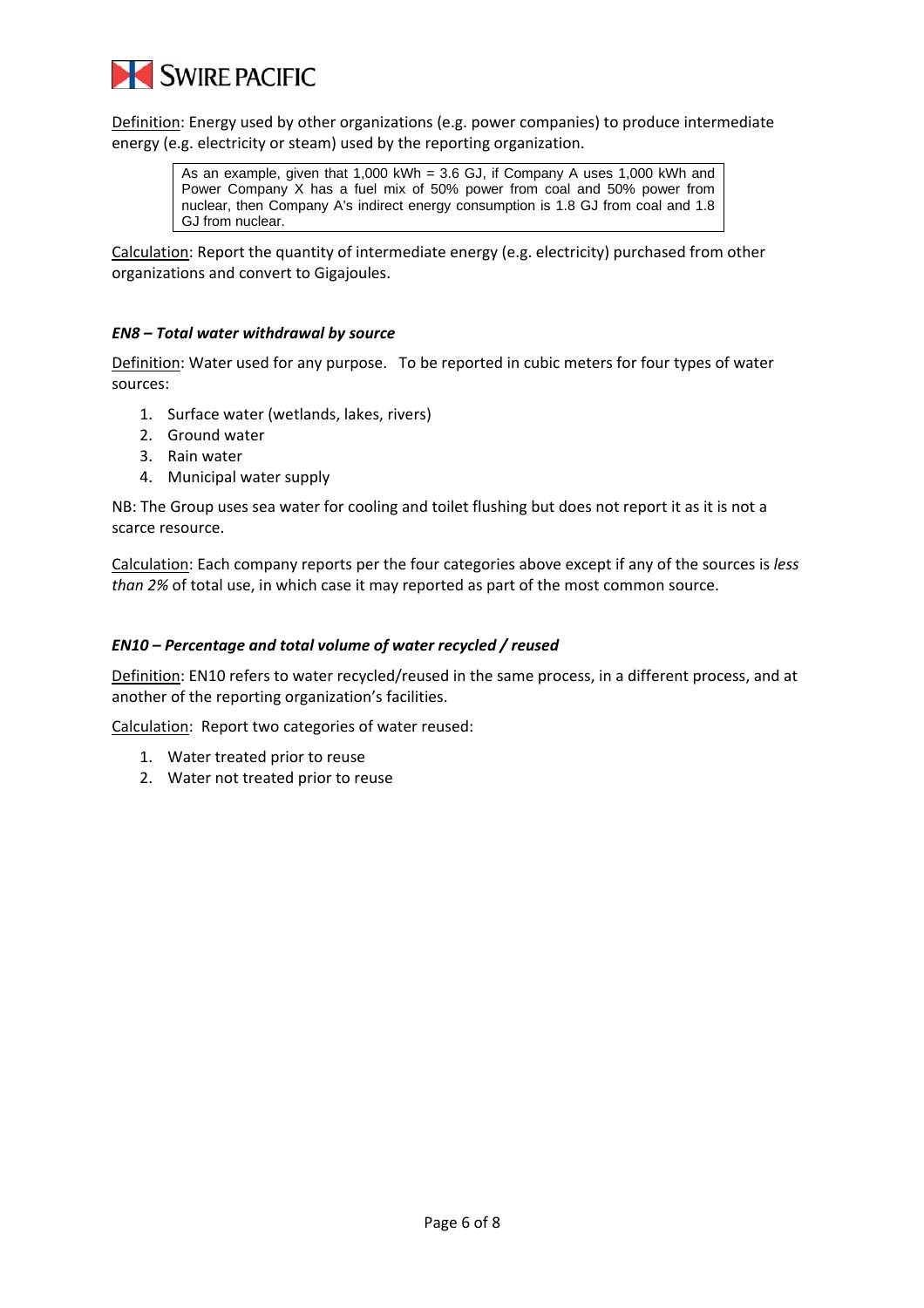

#### *EN21 – Total water discharge by quality and destination*

Definition: Water in cubic meters discharged to the sea, to sewers, or other (including wetlands, lakes, rivers, ground water).

Calculation: Report total volume of planned and unplanned water discharges by:

- 1. Quality within or not within regulated limits
- 2. Destination sea or sewer
- 3. Treatment method whether or not treated

#### *EN16 – Total direct and indirect greenhouse gas emissions by weight*

Definitions:

Direct emissions for GRI reporting are the same as Scope 1 emissions under the Greenhouse Gas Protocol, and are defined as follows:

> "Emissions that occur from sources that are owned or controlled by a company, such as combustion facilities (e.g.: boilers, furnaces, burners, turbines, heaters, incinerators, engines, flares etc), combustion of fuels in transportation (e.g.: cars, buses, planes, ships, barges, trains etc), and physical or chemical processes (e.g.: in cement manufacturing, catalytic cracking in petrochemical processing, aluminium smelting etc)."

Indirect emissions for GRI reporting are the same as Scope 2 emissions under the Greenhouse Gas Protocol, and are defined as follows:

"Emissions that occur from the generation by another party of electricity that is purchased and consumed by the company."

#### Calculation:

Report two totals:

- 1. Total indirect GHG emissions by non-renewable energy source
- 2. Total indirect GHG emission by renewable energy source

#### *EN19 – Emissions of ozone‐depleting substances by weight*

Definition: Quantities of gases with ozone depleting potential are recorded and then converted into CFC‐11 equivalent.

Statistics reported for 2007 omit halon‐1301 used in fire extinguishers on aircraft operated by the Group as this data is not currently collected. While the quantity is not believed to be substantial it will be monitored in 2008.

#### *LA1 – Total workforce by employment type, employment contract and region*

#### Definitions:

Total workforce comprises employees plus supervised workers.

Information on employees is analysed into:

- 1. Employment type divided between full time and part time
- 2. Employment contract divided between permanent contract or fixed‐term contract
- 3. Region divided into HK/Macau, China, Taiwan, USA and Other